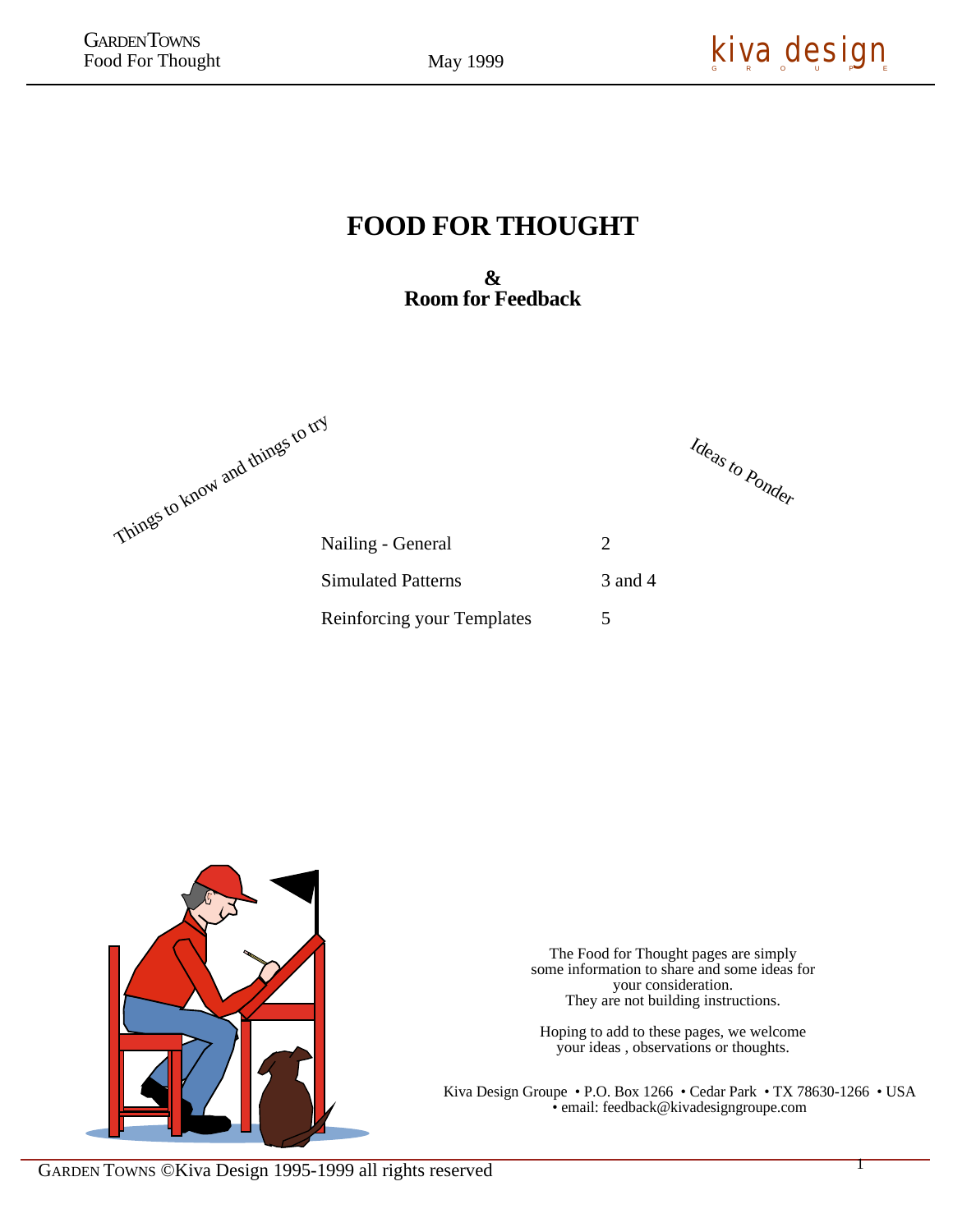**Nailing - General**



Construction Information Houses are made from 1/4" plywood

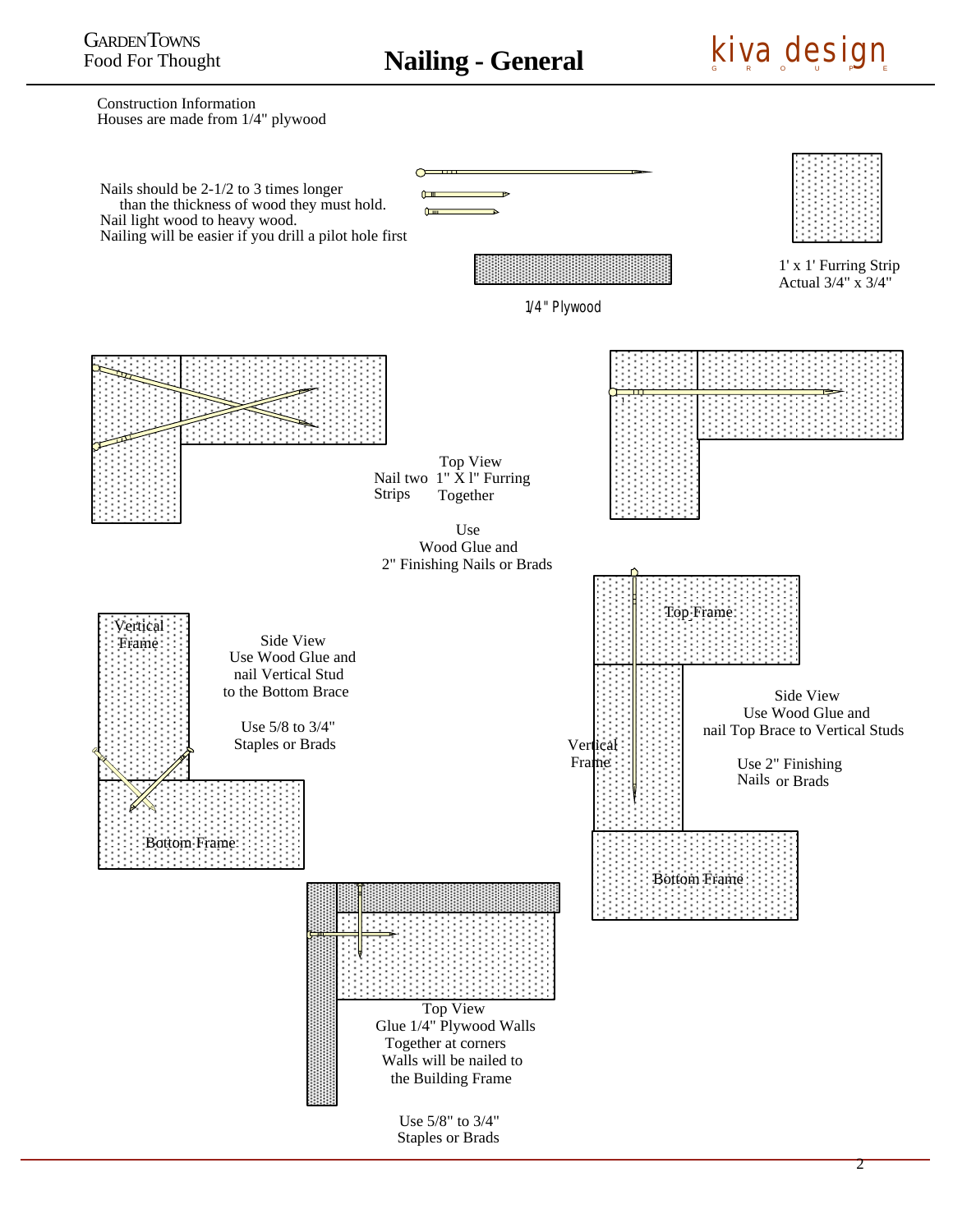

You can simulate some finishes on your plywood by some rather simple methods. We suggest that you experiment with a piece of scrap wood first to ensure that you will get the results you want. The main function is keeping the lines straight. For this purpose, a plastic see through ruler with all markings gridded is useful.

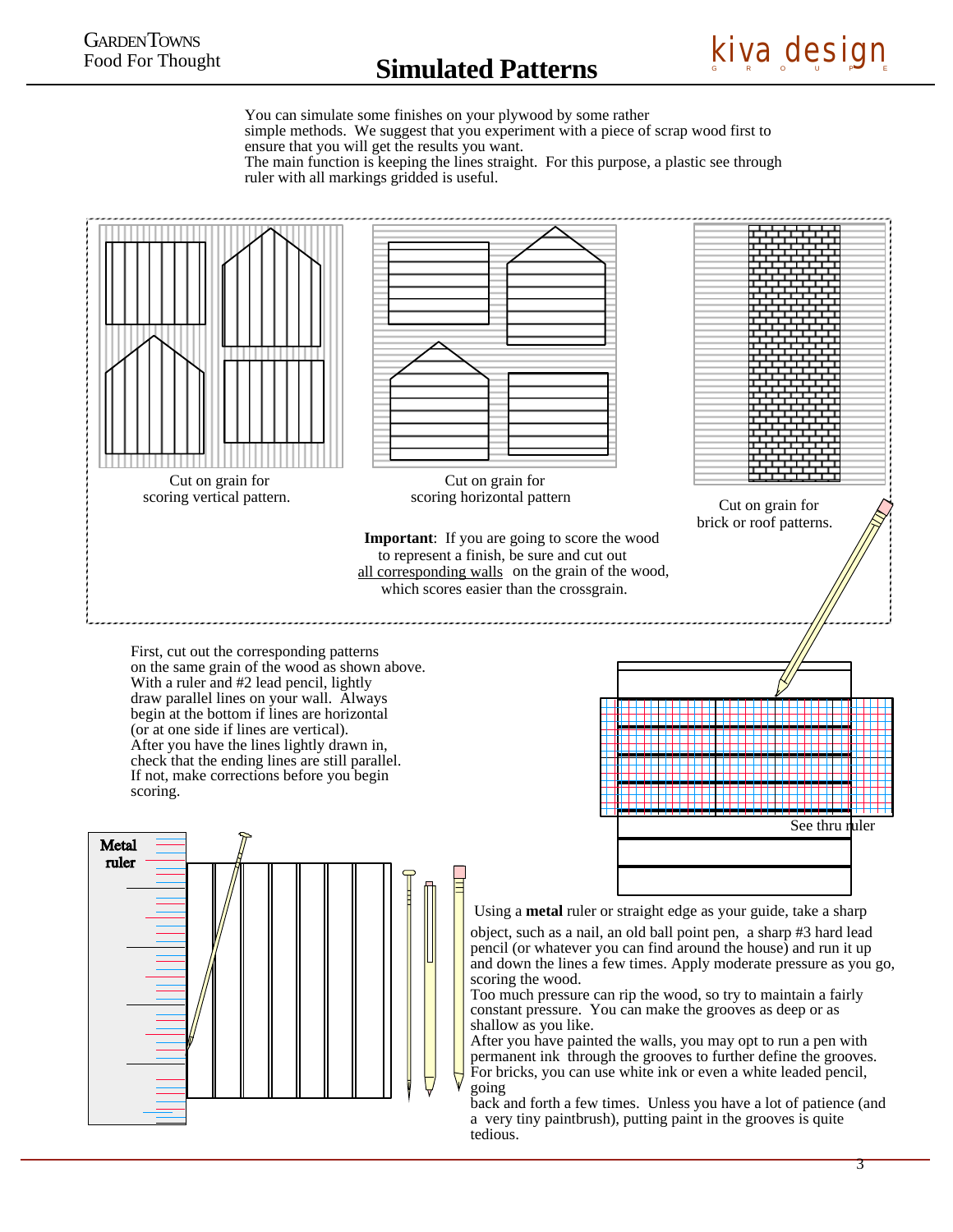

These patterns will give you an idea of what you can try. You can use combinations or "cook up" your own ideas.



Begin at bottom drawing horizontal parallel lines 1/2" apart. Then draw in the vertical offsets.